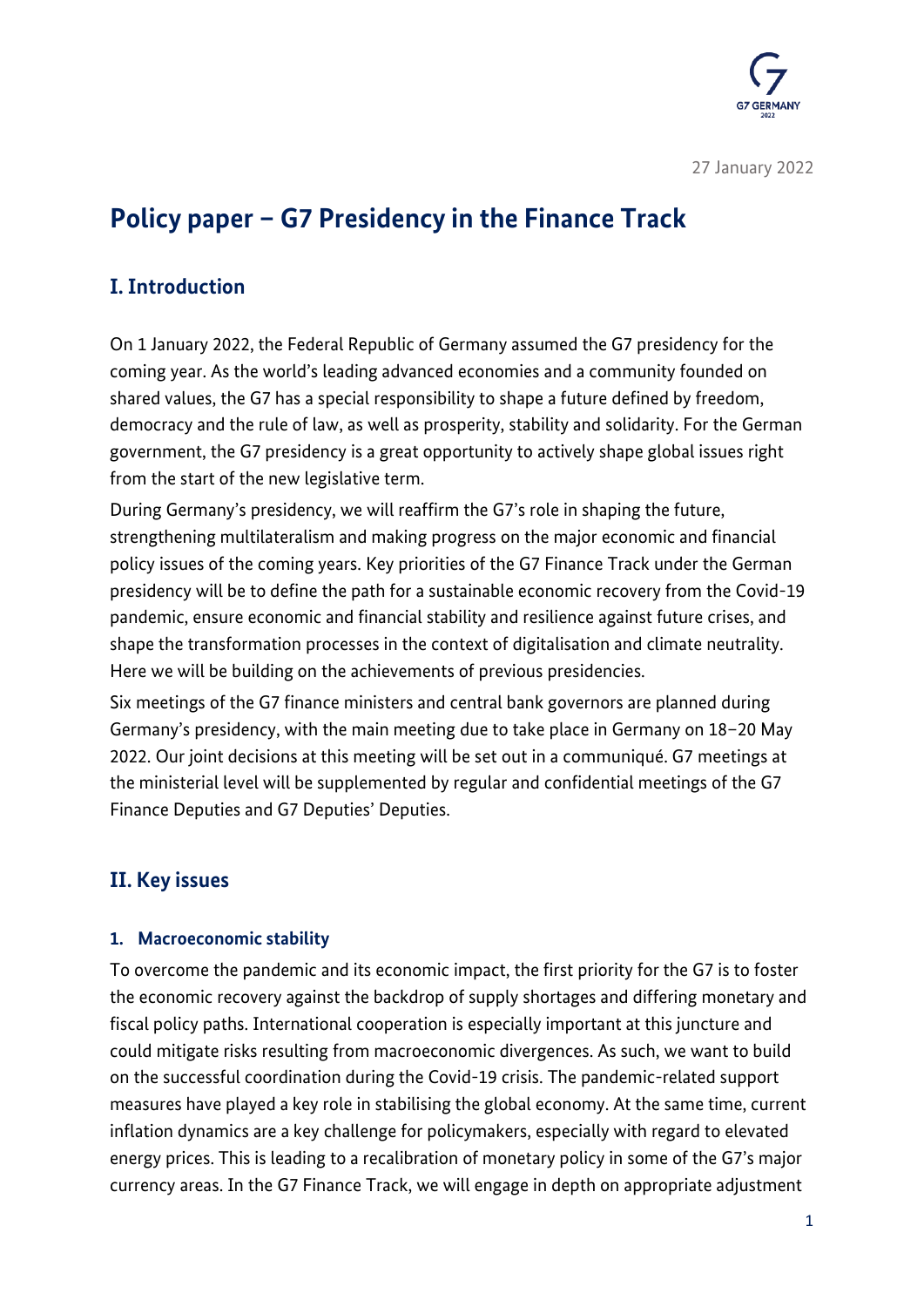paths in fiscal and monetary policy. Beyond the complex current economic context, we also want to lay the groundwork for stability- and growth-oriented economic and fiscal policies in the aftermath of the pandemic.

As the G7, we will stand up for sustainable public finances and a robust financial system. Fiscal buffers strengthen the resilience of our economies and ensure that a stability-oriented monetary policy is not called into question. As pandemic-related risks for financial markets recede, we need to increasingly turn our attention to medium-term challenges. The G7 has an especially important role to play as a global anchor of stability given the crisis-induced increases in public and private debt levels – both in the G7 and globally.

Furthermore, we want to make progress on the major digital and green transformations, ensuring that they enhance inclusion, resilience and economic growth. In the G7, we want to ensure that we rise to the challenge of these transformations collectively. We must use the opportunities they provide to boost growth and to ensure that no one is left behind. In light of the unequal impact of the pandemic, we want to discuss ways in which we can more effectively promote equal opportunities, gender equality and the role of women in the economy.

These transformation processes will require comprehensive private and public investment, including in the context of the stimulus packages already adopted across G7 countries. We want to emphasise the important role these investments play in creating economic opportunities and lasting prosperity and in boosting overall productivity in the long term.

Low and middle-income countries are facing particularly significant challenges as a result of the pandemic, including high levels of debt. It is the responsibility of the G7 countries, as the most important creditors, to ensure multilateral support. We will therefore continue to monitor the situation in the affected countries and to support the work of international organisations and multilateral development banks. As the G7, we are committed to an improved implementation of the international debt strategy – in particular of the G20 Common Framework for Debt Treatments – to achieve a sustainable debt treatment of the poorest countries.

### **2. Overcoming the global Covid-19 pandemic**

Overcoming the pandemic is a critical prerequisite for a sustainable economic recovery and the best way of achieving this is through vaccinations. We want to strengthen the global response to the pandemic by boosting the momentum of the global vaccination campaign. In order to improve the global vaccine supply, we need to rapidly increase production capacities for effective vaccines, ensure sufficient funding for the COVAX vaccine alliance and, wherever possible, supply vaccines to third countries. We expect that vaccine availability will improve as of the first quarter 2022, including for poorer countries. An increasing priority will therefore be to establish effective vaccine distribution and logistics, including in poor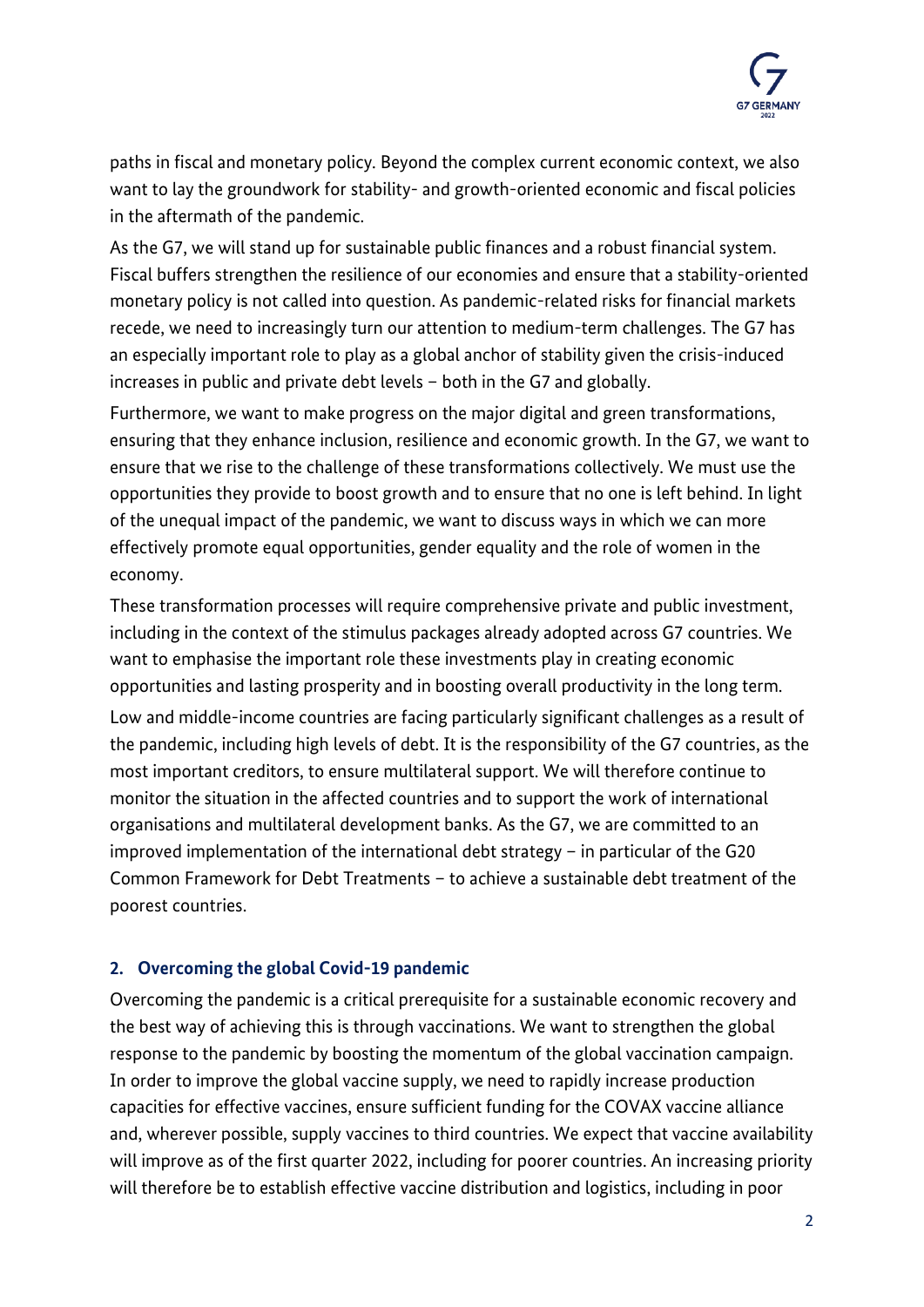

and remote parts of the world. Germany led by example in 2021 as the second-largest donor to the Access to Covid-19 Tools Accelerator (ACT-A), a multilateral initiative to combat the Covid-19 pandemic. We fully support all four pillars of this initiative in order to contribute to the global provision of vaccines, therapeutics and diagnostics and to strengthen healthcare systems. We will work together in the G7 to ensure sufficient financing. At the same time, we want to ensure we learn the lessons of this pandemic and achieve greater resilience. This includes expanding multilateral pandemic preparedness and ensuring a coherent and adequately financed global health architecture.

#### **3. Digitalisation**

Digitalisation is changing the way we do business, work and communicate. During Germany's G7 presidency, we want to focus on the opportunities presented by digitalisation and promote close cooperation between the G7 nations. The G7 will advance the concrete implementation of the historic agreement on the taxation of the digital economy (two-pillar project). This also requires further strengthening the international cooperation of tax administrations. The G7 needs to lead by example here.

In an increasingly digitalised world, there is growing demand for efficient and innovative payment methods, also enabling inexpensive and fast cross-border payments. Alongside private-sector solutions, central bank digital currencies could provide businesses and consumers with additional payment options and foster integration and innovation in an increasingly dynamic digital economy. Several countries are already testing the issuance of central bank digital currencies. In the G7 Finance Track, we will assess the potential and the challenges associated with central bank digital currencies. One thing is clear: central bank digital currencies – as an additional form of central bank money – will only supplement cash, not replace it. Last year, the G7 adopted comprehensive principles for the development of central bank digital currencies. Now, under the German G7 presidency, we want to explore the interoperability of central bank digital currencies in more depth and continue to analyse the implications of central bank digital currencies for financial stability. In addition, we want to consider competition concerns in the area of digital payment methods as a result of Big Techs making inroads into the payments space. We will continue to discuss the latest developments in the area of private-sector cryptoassets (including stablecoins) within the G7. We will not accept the market entry of global stablecoin projects as long as the farreaching risks are not adequately addressed through appropriate regulation worldwide. In light of rapid developments in the area of digitalisation, we continue to advance our close G7 dialogue on cyber risks in the financial sector and we support key projects of the Financial Action Task Force on the digitalisation of anti-money laundering and counter-terrorist financing efforts.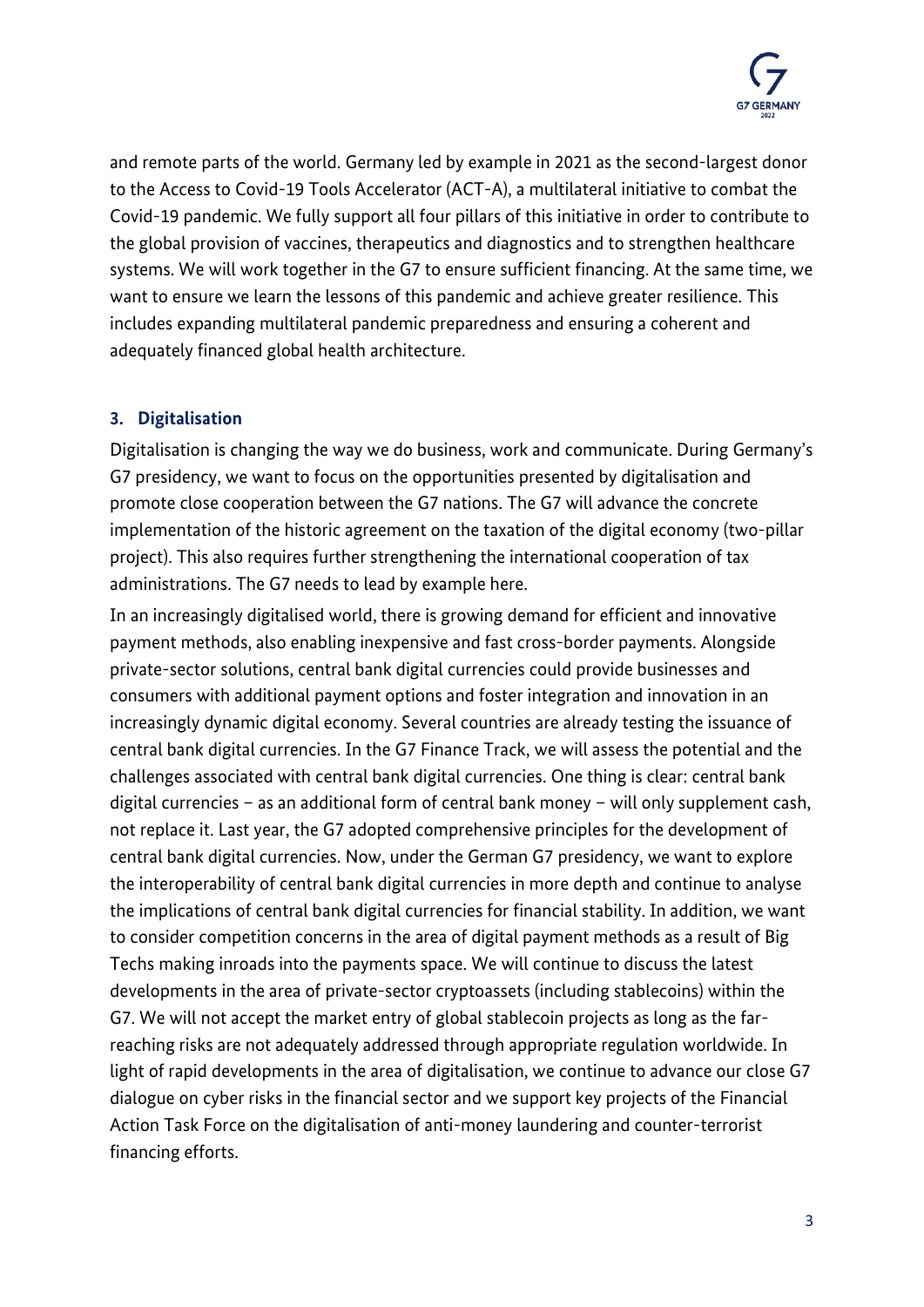

## **4. Climate neutrality**

Climate change is the greatest challenge of our time. As a result, the G7 Finance Track works on facilitating the net zero transition. We want to use the current momentum to integrate the global climate agenda into economic policymaking. All G7 countries have committed to achieving climate neutrality by 2050 at the latest (or, as in Germany, already by 2045). A central instrument for achieving the 1.5 degree target is carbon pricing. While a carbon pricing system already exists in Germany and the EU, many countries either have no carbon pricing in place or their carbon prices vary significantly – including among the G7 nations. These differences harbour the risk of carbon leakage and could put countries with ambitious climate policies at a competitive disadvantage internationally. An effective coordination of carbon pricing is therefore in our very own interest and falls predominantly within the remit of finance ministries.

During our G7 presidency, we will work towards a consensus in order to make different carbon pricing instruments comparable. We are pursuing the creation of an open and collaborative climate club as a medium-term multilateral solution for coordinated and ambitious climate action – including as a preventative measure to avoid possible trade disputes. Germany's G7 presidency can make an important contribution to towards this multilateral approach.

Furthermore, we will discuss the myriad economic effects of climate change and sharpen our analytical toolkit. A better understanding of the possible scenarios and costs associated with climate change is an important building block for making effective economic policy decisions on the path to net zero, for example in the context of possible distributional or inflationary effects of the transformation. In order to underscore the G7's commitment to climate neutrality, we will continue to pursue the goal of abolishing environmentally harmful subsidies and tax regulations and assess options for using taxes to promote more environmentally friendly behaviour.

Building on the results of the COP26 summit in Glasgow, we want to discuss within the G7 how we can make international climate financing more effective and fairer in the long term. We want to support a clear roadmap towards achieving the US\$100bn target. With a view to the COP15 biodiversity conference, we will discuss sustainable financing for biodiversity conservation and the role of fiscal policy in this context. Within the G7 context, we also want to commit to further strengthening sustainable finance to enable financial market players to incorporate sustainability criteria in their decision-making to an even greater extent. As the most important industrialised nations, the G7 must lead by example and develop ambitious, credible and practical global policy options. To this end, we stand behind the establishment of the International Sustainability Standard Board (ISSB) to support sustainability in corporate reporting and are working towards facilitating easy and centralised access to climate data. In order to strengthen the effectiveness of climate and environmental action,